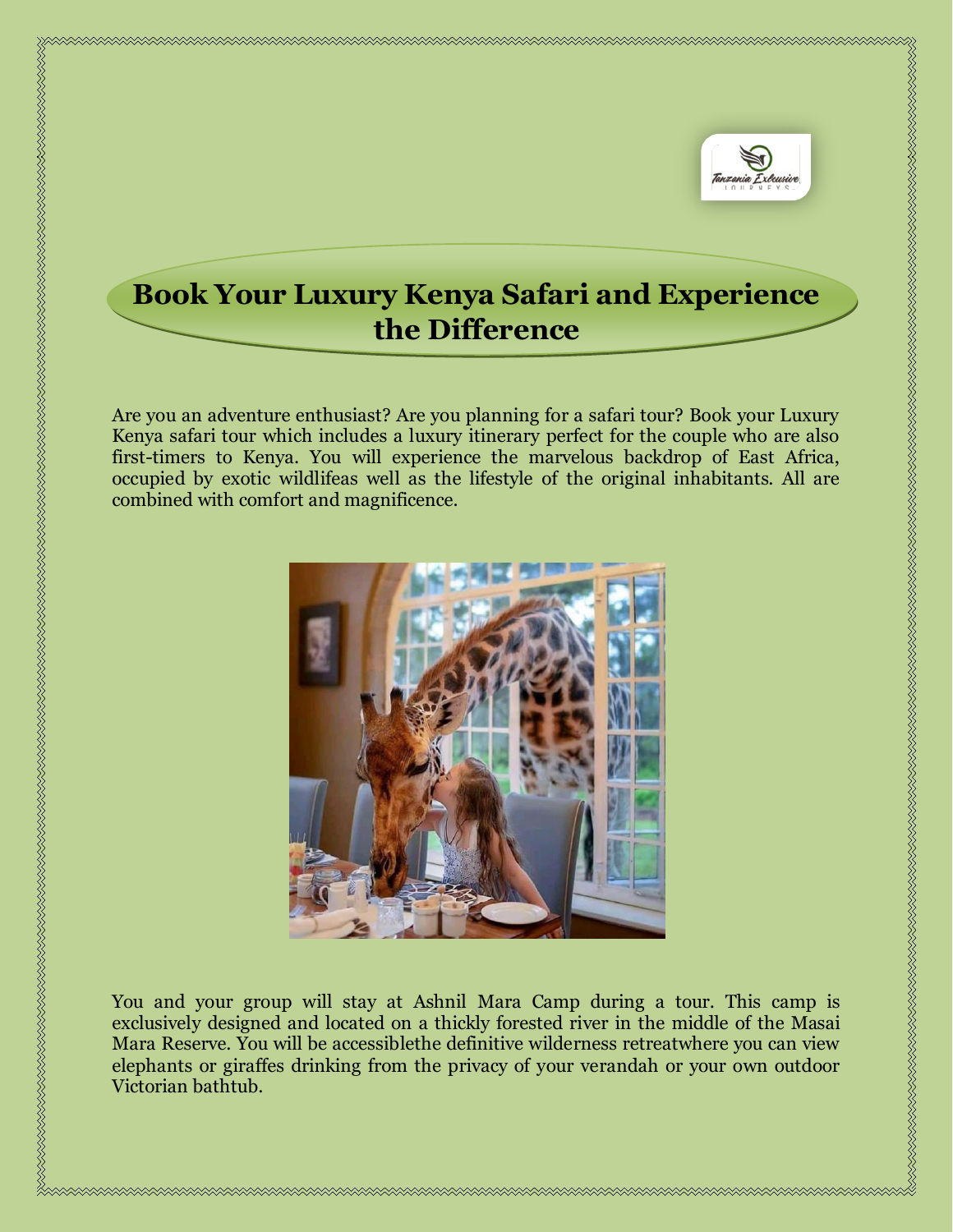

## **Luxury Kenya safari tour offered by a professional team-**

When you are **[planning for your next Luxury Kenya safari tour](https://tanzaniaexclusive.com/kenya-exclusive-journeys/)**, make sure you have selected a leading and reputed tour operator in this industry. This will reduce a lot of stress and prepare a perfect trip for you. Usually, different sorts of safari tours are offered by service providers. When it comes to luxury safari, you must consider such factors.



The most important thing you must know about the wildlife viewing area that they will escort you to. Maasai Mara is one of the topmost viewing sites where you can watch the greatest annual animal migration- the huge wildebeest migration in June-July. Another time is between May and August or between September and October when you can able to view wildlife.



Make sure your tour operator can provide you a tour in sheltered custom-prepared vehicles, with skilled and knowledgeable guides. You can also enjoy walk-through safaris with Masai escorts, horse-back tours, and striking hot-air balloon rides over the savannah.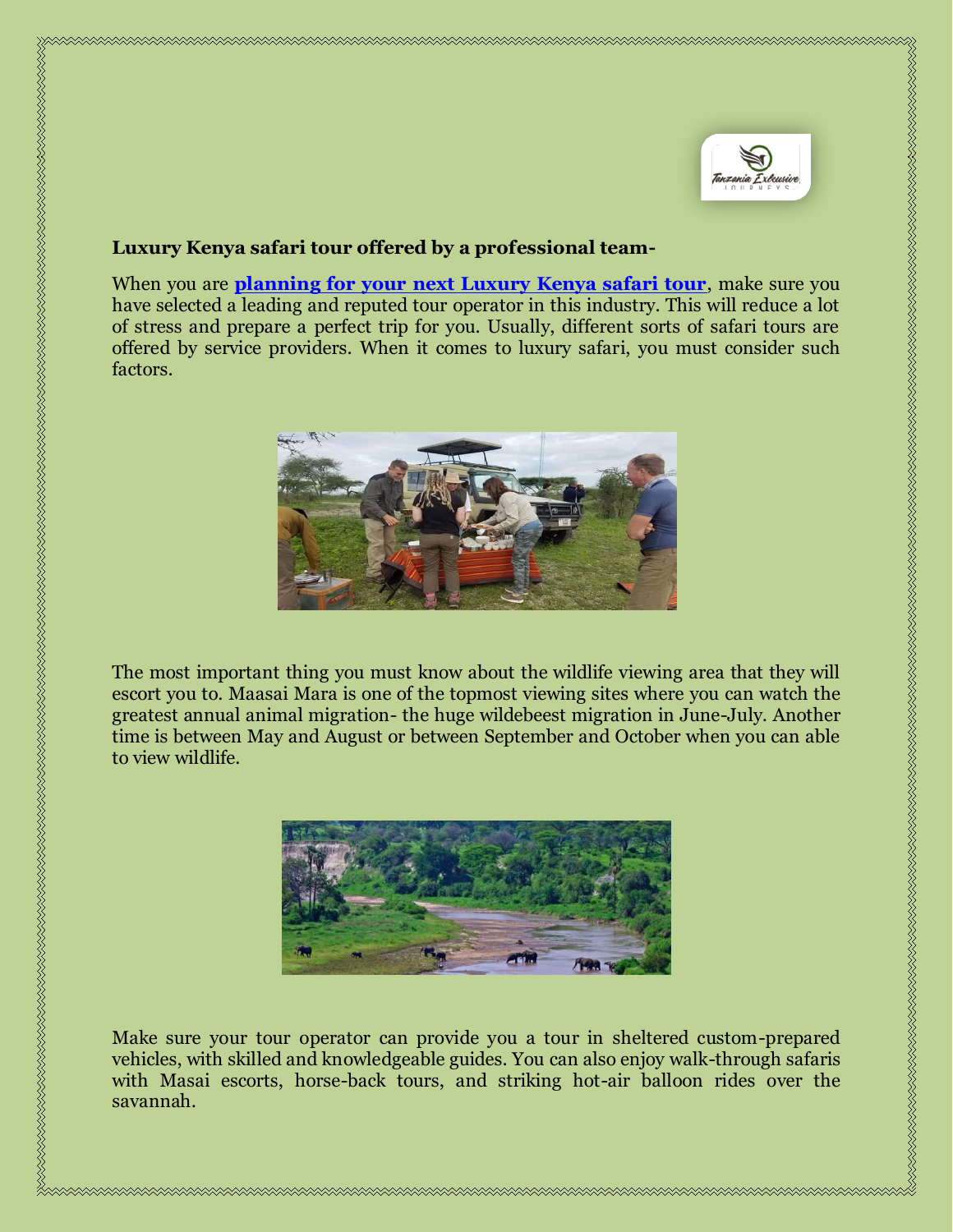

Another great option for your safari tour is Amboseli National Park where you can watch the glorious African elephant herds, Tsavo East and West with excellent bird watching and leopard, lion, impala, and rhinoceros sightings. In addition, you can explore the Nairobi National Park to see plenty of lions, zebra, and wildebeest sightings with escorts. There are also various other things you can enjoy on your safari tour.



Your camping option will include tents along riverbanks, complete with friendly baths and running hot/cold water. Your tour operator will arrange everything for you. With special game-viewing, you can get an overnight stay in luxury safari lodgesthat offer a

Looking for the Luxury Kenya safari tour? You can visit [www.tanzaniaexclusive.com.](http://www.tanzaniaexclusive.com/)